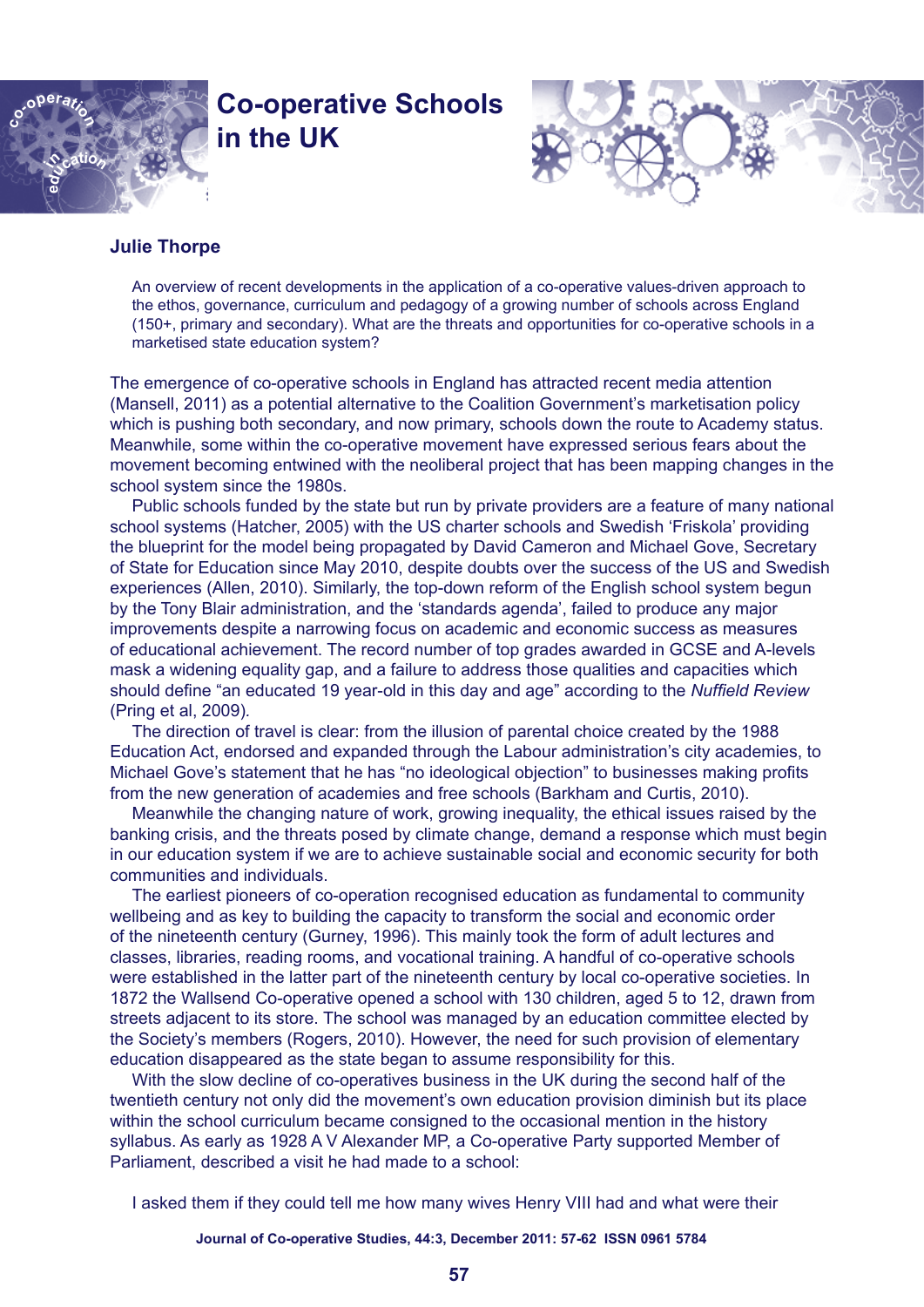names. The majority of boys in the class could answer that question straight away, but when I asked if they could tell me who was Robert Owen and when he was born, or on what day the British co-operative movement was founded, they could not give me any answer.

Co-operatives as a form of economic organisation disappeared almost entirely from business and enterprise education in both schools and higher education courses (Kalmi, 2007).

With the turn of the millennium, and the UK co-operative renaissance, the idea that co-operatives had a place in the school curriculum, and even in the governance of schools, began to re-emerge. The first proposal for mutual school governance models came in 2003 with the suggestion that the movement could sponsor specialist Business and Enterprise Colleges, develop ongoing links with schools, and explore avenues into enterprise education (Wilson and Taylor, 2003). The idea was taken up by the Co-operative Group, the UK's largest consumer society, which, the following year, launched a strategic initiative working through the specialist schools programme to explore how co-operative values could contribute to policy concerns about raising standards in schools. Within four years the impact on the sponsored schools was showing clearly, with rising examination scores and improved Ofsted gradings reported:

Schools are not just about examination results, they are about developing the whole person. Because we have been able to base our citizenship and PSHE on co-operative values we are developing very good skills for young people. When Ofsted came in to judge us on Citizenship they said it was one of the significant reasons why attainment in this school has increased so dramatically. – Dave Boston, Head Teacher, Sir Thomas Boughey Co-operative Business and Enterprise College (Wilson and Mills, 2008).

Schools from the specialist business and enterprise colleges group have worked closely with the Co-operative College to develop a range of curriculum materials. These have included resources to support the Young Co-operatives programme, a scheme through which young people can set up and run their own co-operative businesses. Young Co-operatives business models include horticulture, waste management and recycling, and fair and ethical trading activities. Many of these teaching resources have been widely distributed to schools across England through the Department for Children, Schools and Families (DCFS) funded Enterprise Network (Enterprise Network, 2011), beginning, in a small way, to address the absence of the co-operative model from the mainstream curriculum. A pack on co-operatives and Fairtrade was, for example, distributed to over 4000 primary schools and a great deal of positive feedback received.

Whilst the success of the specialist business and enterprise colleges was significant it was also fragile. Anecdotal evidence suggests that co-operative values had begun to play a major role in the ethos and improvement of these schools. But it was clear that a change of headteacher, or of the political complexion of the governing body, could easily reverse the process.

Following the 2006 Education Act, a new breed of school emerged in England. Trust schools share many features of the faith-based voluntary aided and voluntary controlled schools. They embody the Blairite belief that bringing in the 'great and the good' to help run schools would address the ongoing problem of standards where previous initiatives had failed. Under this model, local authority assets – buildings and land – were transferred to trust ownership, and the trust took on the responsibility for the employment of all the school staff. Trust partners included further and higher education institutions, health, sporting and business enterprises.

The trust model offered the co-operative movement the opportunity it needed to cement relationships with schools on a long-term basis and to embed an ethos based on co-operative values (International Co-operative Alliance, 1995) – self-help, self-responsibility, democracy, equality, equity, and solidarity. A variant on the standard trust model was endorsed by then education minister Ed Balls, in which external partner trustees were joined by others elected from a multi-stakeholder membership co-operative. The constituencies of membership included parents, carers, staff, students, and the local community. The first co-operative trust school, Reddish Vale Technology College, opened in February 2008. During the three years that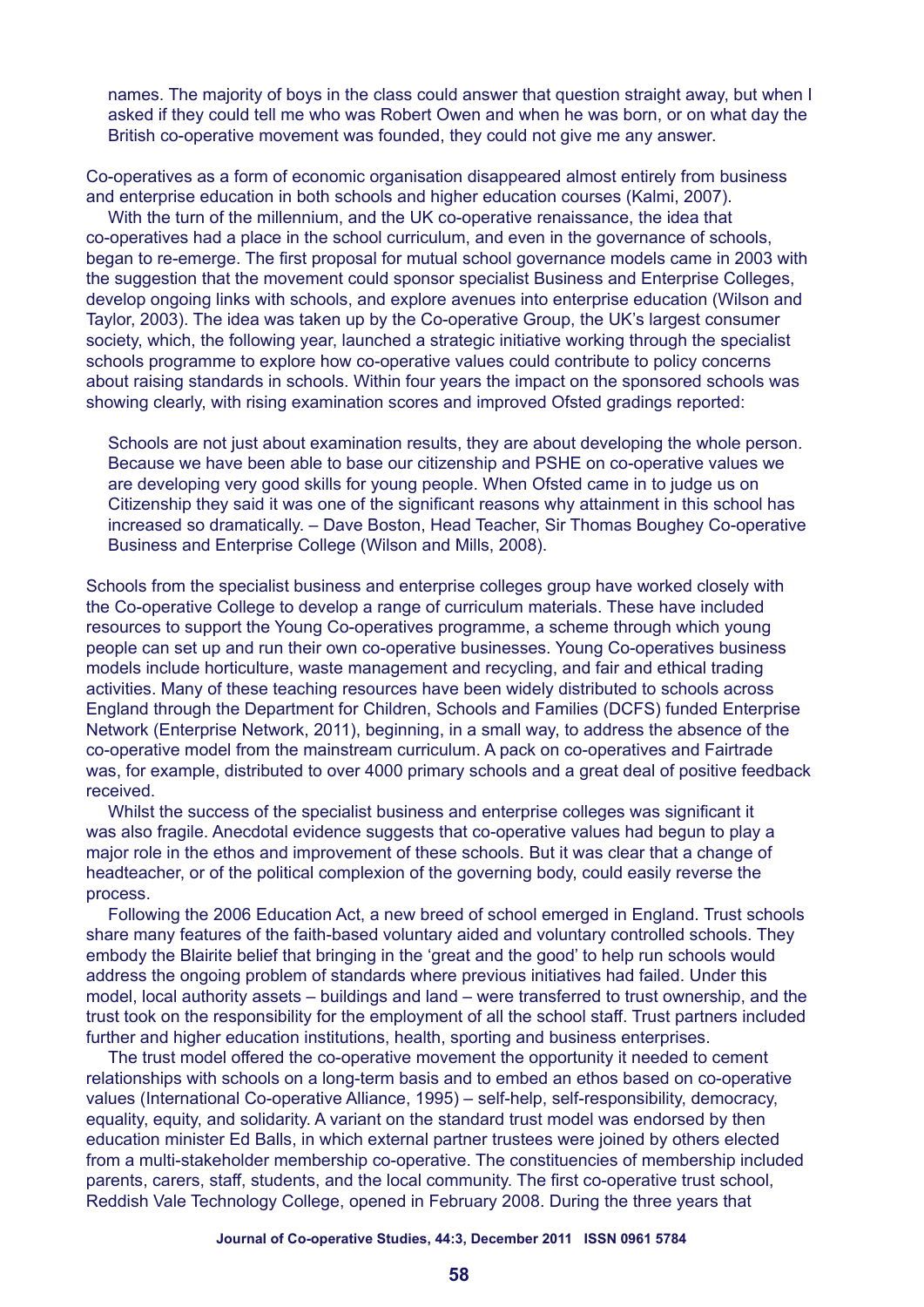followed, the concept spread by word of mouth and by the summer of 2011 150 schools across England had joined co-operative Trusts.

I am part of the Co-operative Trust here at RVTC. At first there was a lot of debate whether or not turning our school into a co-operative would benefit us (the students) in the long run, but as the school changed, so did everything else. Students gained a powerful voice that became just as equally heard as the voice of the teachers is. RVTC became 'our' school, and not just another dictatorship-like ran school (even though Head Teachers, or anyone else for that matter, don't like to use the word dictatorship when in reference to 'their' school). Jordan, Year 11, Reddish Vale Technology College (Co-operative College, 2010).

Each co-operative trust school has its own approach to membership development. Campsmount Technology College is located north of Doncaster and serves the ex-coal mining communities of Askern, Campsall and Norton. The community has struggled to recover from the devastating impact of the closure of the pit in the 1980s by this dominant employer. Headteacher Andy Sprakes believes the co-operative trust will ensure that the community, learners and other stakeholders have a key strategic role in the development of learning opportunities and service provision that will impact on educational standards and improve life chances across the community. At Birches Head High School in Stoke on Trent the co-operative trust has become a focus for community engagement with the school. Meetings take place each month and include items such as agency presentations, partnership mapping, wanted and offered, funding, gender stereotypes and networking. Over 50 individual members from 25 agencies have attended meetings over the last year. The Trust has been developing a community involvement model in the form of a spider diagram, for use online by parents and the wider community.

The majority of co-operative trusts are constructed as clusters – groups of schools working together for the benefit of the local community. Following decades of encouragement to compete to fill places, many have found the idea of working closely with their neighbours somewhat alien. Primary schools harbour suspicions about the motives of their secondary colleagues and are wary of losing their autonomy. The benefits – mutual support, shared procurement and services, co-ordinated curriculum, smooth transition (from primary to secondary), and a strong local voice, have proved to outweigh these fears and these trusts are now offering parents and students a seamless school experience from five to 18. Many are now looking for ways to involve nursery and further education providers either formally or informally in their Trust. A pathfinder project to develop a mutual model for the further education sector is now being pioneered by Stockport College.

As the number of co-operative trust schools has grown a clear need has emerged for more formal curriculum inputs and appropriate training for teachers to embed their understanding and application of the co-operative values. Working with awarding body  $ASDAN<sup>1</sup>$ , the Co-operative College has developed materials providing a progression in co-operative studies, from Stepping Stones for primary age children through to the Certificate of Personal Effectiveness through Co-operative Studies (CoPE), a GCSE equivalent-qualification. All the awards develop both theoretical and practical understanding of co-operative values through hands-on, group-based tasks. The CoPE programme has received the thumbs-up from staff and students alike. Scott Taylor, Director of Alternative Curriculum at Sir Thomas Boughey High School is enthusiastic about the award:

I don't give them anything. I say here's the blank, go and do it. They learn from doing it themselves and overcoming any problems together. That's worth an A\* in anyone's book. School is not just about A\*s and top sets – it's about where students have ended up from where they started. Everybody has got a role to play and that is what being co-operative is about.

Sir Thomas Boughey student Leigham Reilly also believes the ASDAN programme has helped him develop a new range of skills: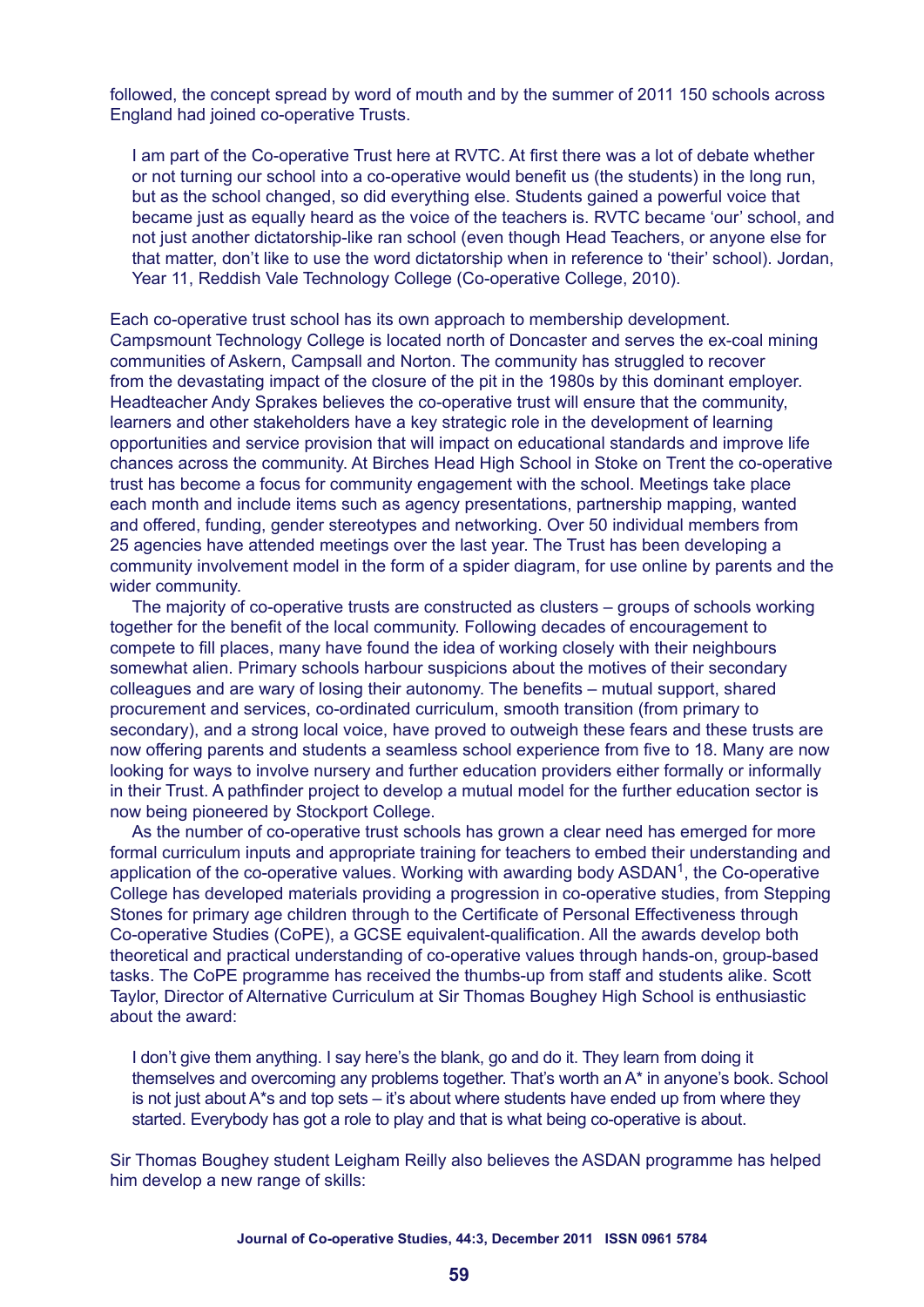It has helped me bond with people inside and outside of school, especially older people who have a stereotype of teenagers that we all drink and litter. The most important thing is being able to see how much we have improved our school – we can show our school off now and the rest of the school comment on how well we've done and made the school better as a place. I can speak as an individual and as a team now. As the weeks progressed we have really got to know each other. We're like a family at school – it is something to look forward to on a Monday. We stick up for each other in and out of lessons. We listen to each other and help each other out with anything that might be a struggle.

Lipson Community College in Plymouth is a school where co-operative values are enshrined not just in the governance and curriculum but in every aspect of teaching and learning. Principal Steve Baker believes that the financial crisis has really highlighted the need for schools to work with ethical partners. "Working with a Co-operative Society as opposed to a PLC means people, not profit, are the bottom line. It is about aspiring not to have more, but to be more." Baker argues that the co-operative model is "not about the privatisation of education but about giving local people a greater say in how their schools are run". Lipson's work in the development of a unique pedagogy for co-operative schools in the UK is described elsewhere in this journal.

Joining the global co-operative movement has opened up a range of international opportunities for schools. Three co-operative schools in Yorkshire have recently linked up with three schools in a rural and seriously deprived area of Kwazulu Natal, South Africa, and are working towards curriculum, teacher, and student exchanges. A mapping of the incidence of school co-operatives in other parts of the world is flagging up a wide range of models in countries from Poland to Malaysia, and Spain to Argentina. Whilst governance structures and curriculum interests vary, the underpinning values provide a common platform for future international collaborations. The first exchange of teachers between English and Spanish co-operative schools is planned for 2012.

The capacity of a strong values-driven approach to bring about school improvement is becoming widely recognised by a range of professionals (Pring, 2009), both in terms of government's favoured measures (GCSE targets, Ofsted inspection grades, and now the E-bac) and equally in developing individuals and communities with the skills and attitudes needed to face the current and future social and economic challenges – The Brigshaw Co-operative Trust on the outskirts of Leeds is aiming for each of its eight schools to be outstanding within two years (Lepkowska, 2011). This will be achieved, it believes, with collaboration and mutual support. Development Director of the Trust Peter Laurance believes the co-operative ethos allows children to take on more responsibility and to shape what happens in their school. "There is ample evidence to show the impact this has on behaviour and attendance", and a strong referral and pastoral system has all but eliminated exclusions.

The basic principles of the co-operative trust school – stakeholder membership and democratic participation in the school governance, community engagement, a co-operative-values driven ethos, co-operative learning structures, and the visibility of the co-operative model as a form of economic and social organisation within the curriculum – have begun to define a more generic model of co-operative school. Following the success of its sponsorship of the Business and Enterprise specialist schools, the Co-operative Group has gone on to become the sponsor of three 'type 1' academies (those managed by an external business 'sponsor') in Manchester, Stoke-on-Trent, and Leeds (The Co-operative Academy of Manchester, 2010).

Michael Gove's invitation to successful schools to convert to academy status (Department for Education (DfE), 2010) was viewed by many community schools as tantamount to inviting turkeys to vote for Christmas. A number of co-operative trust schools recognised the inevitability of the Coalition Government's plans and decided it would be preferable to jump before they were pushed. In summer 2011 a co-operative model for converter academies, retaining the features outlined above, was approved by the DfE, and the first co-operative converter academies joined the 'peculiarly English muddle' (Cook, 2011) of the school system. And whilst many in the co-operative movement remain deeply suspicious of the Free School idea, community groups wishing to start their own new schools for a variety of, sometimes compelling, reasons have recognised that co-operative values and principles provide just the sort of foundation they want for their schools.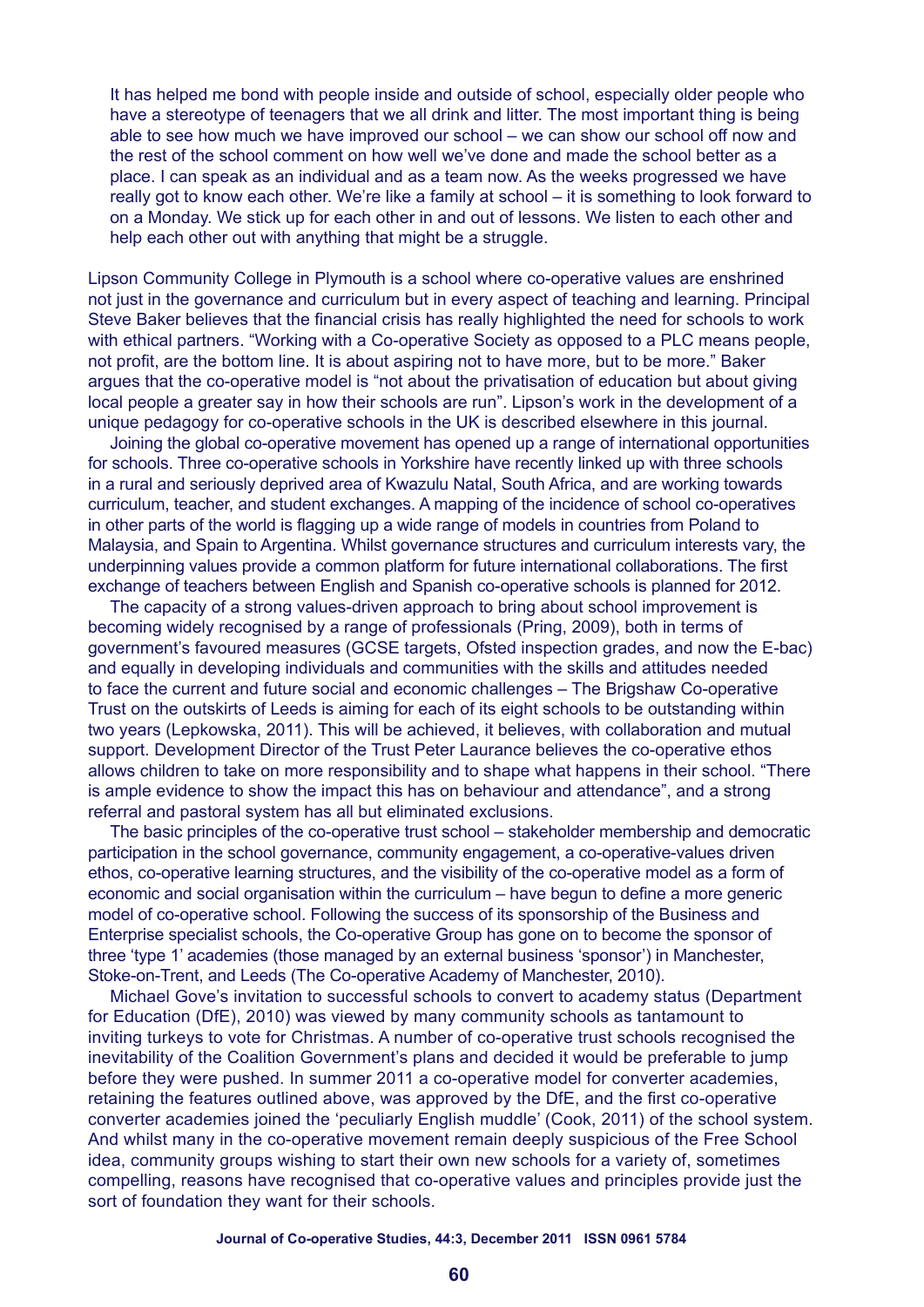There is no single, one-size-fits all, model of a co-operative school. A range of co-operative governance models have emerged and a growing number of schools are shaping their curriculum, pedagogy, and ethos based on the values and principles established by the co-operative movement. These values provide the common thread which links the schools together. This common ideology is at the core of the newly established Schools Co-operative Society (Schools Co-operative Society, 2011), a secondary mutual providing shared services, procurement, support and advice to co-operative schools whilst also acting as a mouth-piece for this growing sector.

Whilst the previous Labour Government supported the idea of co-operative schools, Conservative policy also found the concept attractive as David Cameron set out in his speech launching the Conservative Co-operative Movement in November 2007:

We know that if parents have a say in how their school is run, if they feel that their view matters and their wishes count, the school is always better. What better way, then, to give parents direct involvement in their school than to give them ownership of it? To make them not just stakeholders, but shareholders - not of a profit-making company but of a co-operative built around the needs of local children? (BBC News, 2007)

Under the Coalition Government the DfE has proved rather less enthusiastic, stymying the development of the co-operative school movement at every opportunity. It is possible that Education Minister Gove has recognised the potential contradiction that co-operative models pose to his project of opening up the school sector to the free-market (whilst publicly maintaining that education will remain 'not-for-profit'). Confusion amongst the DfE's officials about the way in which the mutual model fits in the overall programme of converting all local authority schools to academies is certainly not helping those schools who have clearly identified the model as one with the potential to retain 'community' as central to their ethos.

As Cook suggests (Cook, 2011), ''rule and regulation'' may well be the policy stick that continues to be used to beat schools. To win ongoing Government support, co-operative schools will need to translate success measured against values-based criteria into league-table and English Baccalaureate scores. The longest-established co-operative schools have already shown that this is possible and the Schools Co-operative Society provides a framework through which they have the opportunity to share their experience with the new converters to co-operation, whether Trusts or academies. One school that became a co-operative Trust at the end of a summer term was asked to demonstrate the impact this had on the results of exams taken the previous June. Meanwhile Michael Gove is threatening to intervene in academies that do not demonstrate rapid "improvement". The fundamental transformation of educational aspiration and achievement, rooted deep in the community, will not happen overnight but co-operative schools deserve a chance to prove their potential to do this.

### **The Author**

Julie Thorpe worked in a publishing co-operative in the 1980s and has been active in the co-operative movement ever since. She joined the Co-operative College in 2007 and heads the School and Youth Programmes team, working to mainstream co-operative values in the education system across the UK. This includes the development and deployment of co-operative governance structures for Trust schools and Academies, and supporting programmes to help develop their co-operative ethos through staff, student, and parent membership and community engagement. Having worked with the Woodcraft Folk for many years, she has a strong background in informal, peer, and co-operative pedagogies.

#### **References**

Allen, R (2010) "Replicating Swedish 'Free School' reforms in England." *Research in Public Policy*, Summer 2010.

Barkham, P and Curtis, P (2010) "Michael Gove has no 'ideological objection' to firms making profits by running academy schools." *Guardian,* 31 May.

BBC News (2007) "In full: Cameron's co-op speech."*BBC News.* [online] Available at: http://news.bbc. co.uk/1/hi/uk\_politics/7084865.stm [Accessed 5 September 2011].